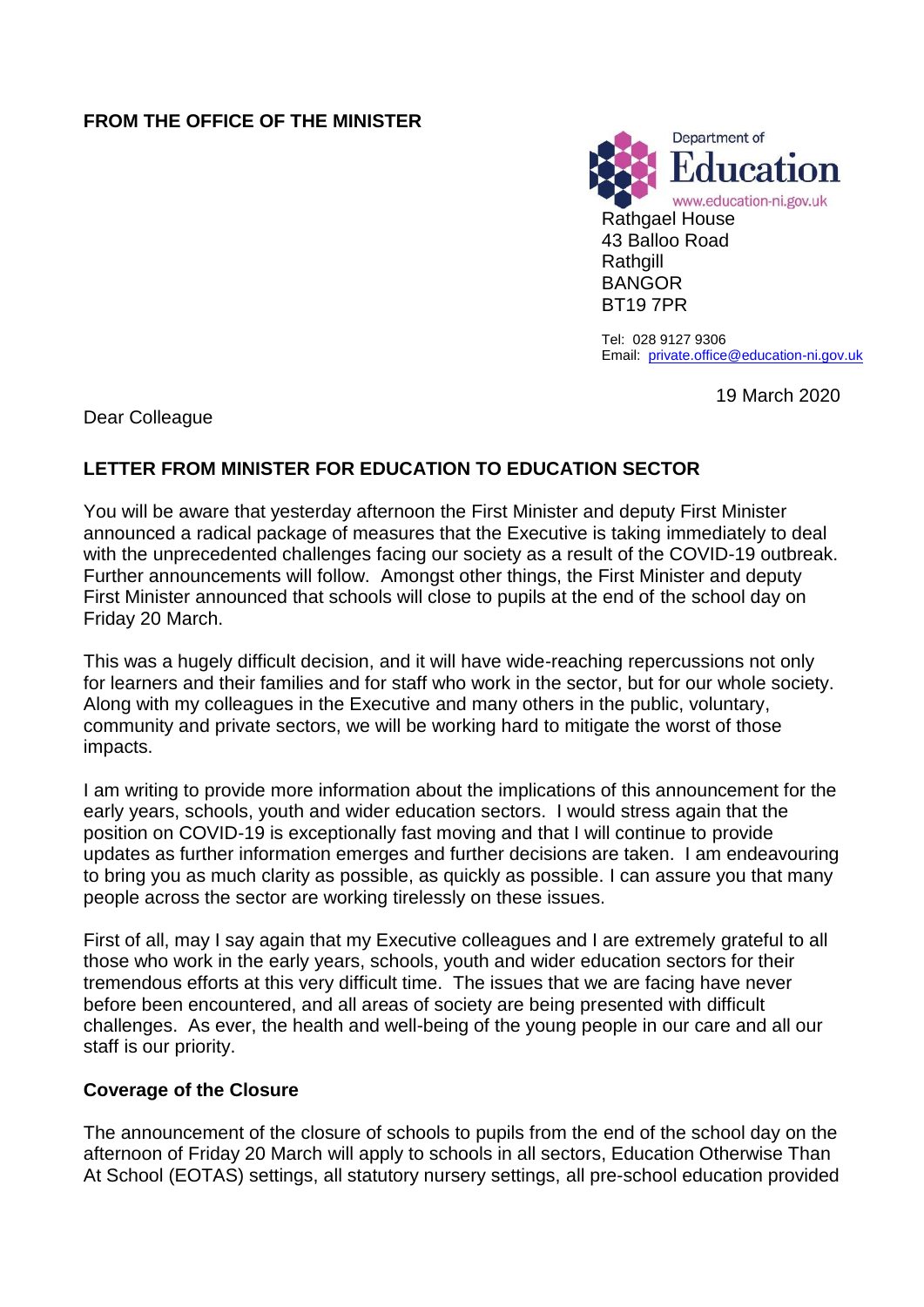in non-statutory settings funded under the Pre-School Education Programme and all statutory/generic/non-targeted youth settings. The position on closures will remain in place until further notice.

It is important to note that even though schools will be closed to pupils, they will remain open for staff so that they can access resource materials and make arrangements for remote learning as appropriate, to facilitate provision for vulnerable children and those of key workers, and be available to carry out other duties that principals may require of them.

#### **Salaries**

All employees will receive normal pay across the range of circumstances that we are facing whether they remain in the workplace, are working from home or are unable to carry on working due to circumstances beyond their control. Substitute teachers and non-teaching staff (including temporary and fixed term employees) will also receive their normal pay for the period of time that they have been engaged to work. Contingency arrangements are being put in place to ensure that the payrolls can be processed and payments made.

The Department's funding for all non-statutory pre-school education settings funded under the Pre-School Education Programme will continue as normal. Departmental funding will also continue as normal for targeted early years interventions including Sure Start and the Pathway Fund.

Guidance issued this morning to Sure Start projects from the Health and Social Care Board which administers Sure Start on behalf of the Department of Education. It advises of a stand down of normal services. Sure Start management will consider the individual circumstances in their area and determine the level of service which can be provided to Sure Start children and families. Where practically possible alternative forms of support, e.g. via telephone and online resources, will be provided. This will prioritise the most vulnerable families.

## **Youth Services**

Youth services will seek to continue to provide for those young people who are vulnerable, and most in need of services, on a bespoke basis. The Education Authority Youth Service will take forward key actions, which includes providing support to these young people through existing statutory and community partnerships.

I am also advising all voluntary youth providers to cease all generic/non-targeted provision from the end of the school day on Friday 20 March. This includes uniformed organisations, church based organisations and others whose youth work is delivered by volunteers. I would ask that the organisations should work closely with the Education Authority to ensure the needs of vulnerable young people continue to be addressed.

Salaries for all staff who work in these settings will continue as normal, including those paid daily or providing planned substitute cover.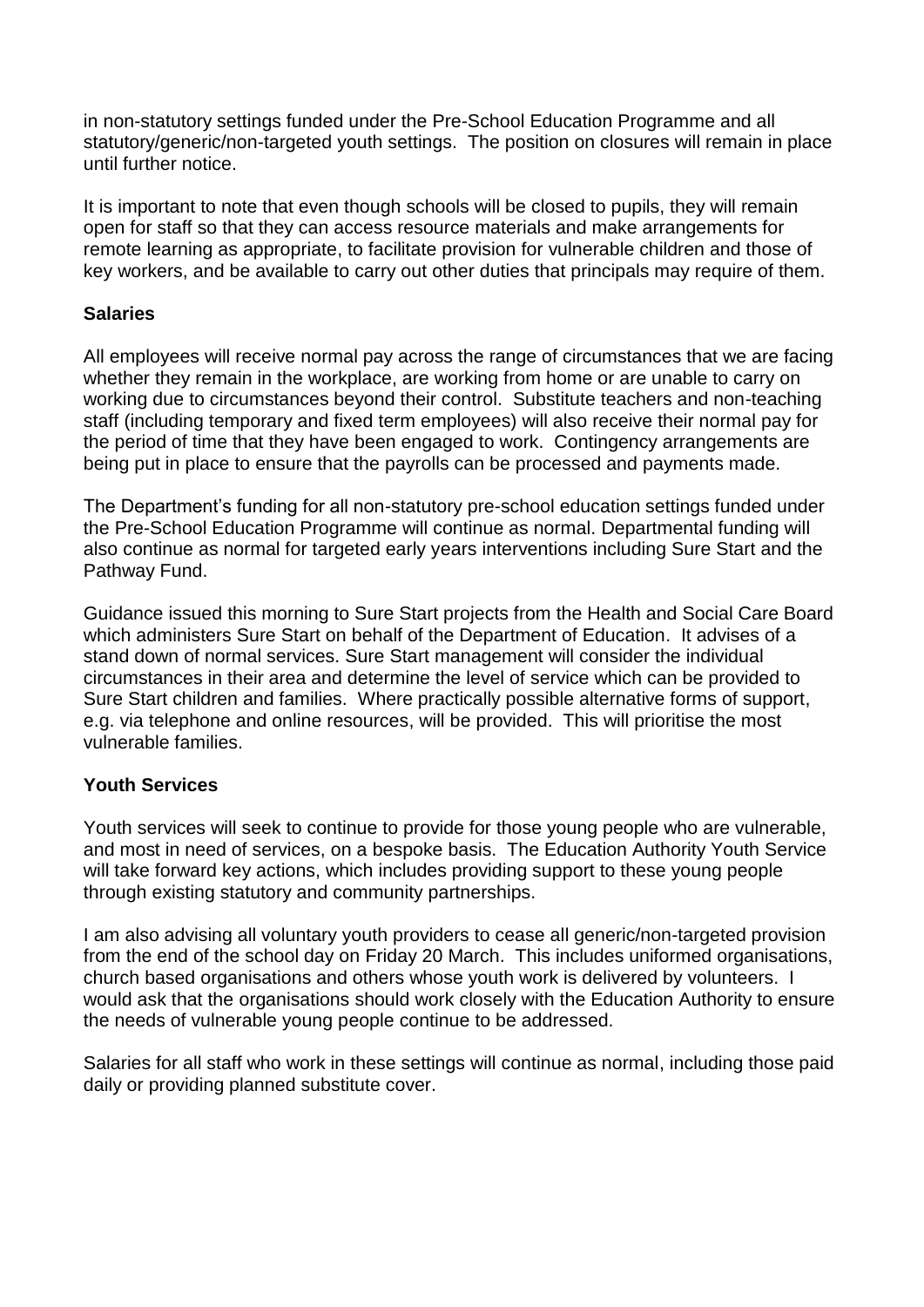## **Examinations**

I know that many young people are understandably concerned about what will happen in relation to their upcoming exams. In line with my Ministerial colleagues in England and Wales, following advice from my officials and the Council for the Curriculum, Examinations and Assessments (CCEA) and with full consideration of the what is in the best interests of our young people, we will not proceed with GCSEs, AS and A levels this summer. Our priority will be to ensure that students receive fair and equitable results that reflect their hard work and enable judgements to be made about progression to study or employment or other avenues. We will also work with the Further and Higher Education sectors to ensure the arrangements we put in place will allow them to operate admissions processes as efficiently as possible.

CCEA will therefore continue to work with other awarding organisations to develop a robust process for awarding grades. The plan is to use a combination of prior achievements, internal teacher-assessed tracking information, predicted grades and analysis and modelling of existing data trends to provide the necessary assurance about the robustness, accuracy and fairness of the grades being awarded.

I will provide more details about these arrangements when the examination professionals have concluded their work.

## **Children's Welfare**

The Executive is committed to ensuring continuity of provision for children and young people who may be vulnerable or who currently avail of free school meals through our schools. For some of these children and young people, a school meal may be the only healthy meal they receive each day. Therefore I am working closely with my colleague the Minister for Communities, Deirdre Hargey, to put in place alternative arrangements as soon as possible.

Similarly, I am conscious that there are a number of vulnerable children and young people in our education system. I am working with my colleague the Minister for Health, Robin Swann, to put in place arrangements so that they will have access to the services that are necessary for their well-being. The Education Authority is also developing contingency arrangements to maintain the provision of counselling services for children and young people.

## **Remote Learning**

It is important that, during the period that schools are closed to pupils, we continue to make provision so far as possible for their continuing learning, whilst acknowledging the constraints within which we are operating. I know that school leaders will pull together at this time and sharing and cooperation across sectors has never been more important. Schools are already making provision for this through arrangements for on line learning and the preparation of lesson packs, and a wide range of valuable and innovative mechanisms are being put in place. I want to build on this excellent work and have asked my officials, including the inspectors from the Education and Training Inspectorate, to work closely with school leaders and others to identify what more can be done to support these efforts and ensure that best practice is widely disseminated and applied.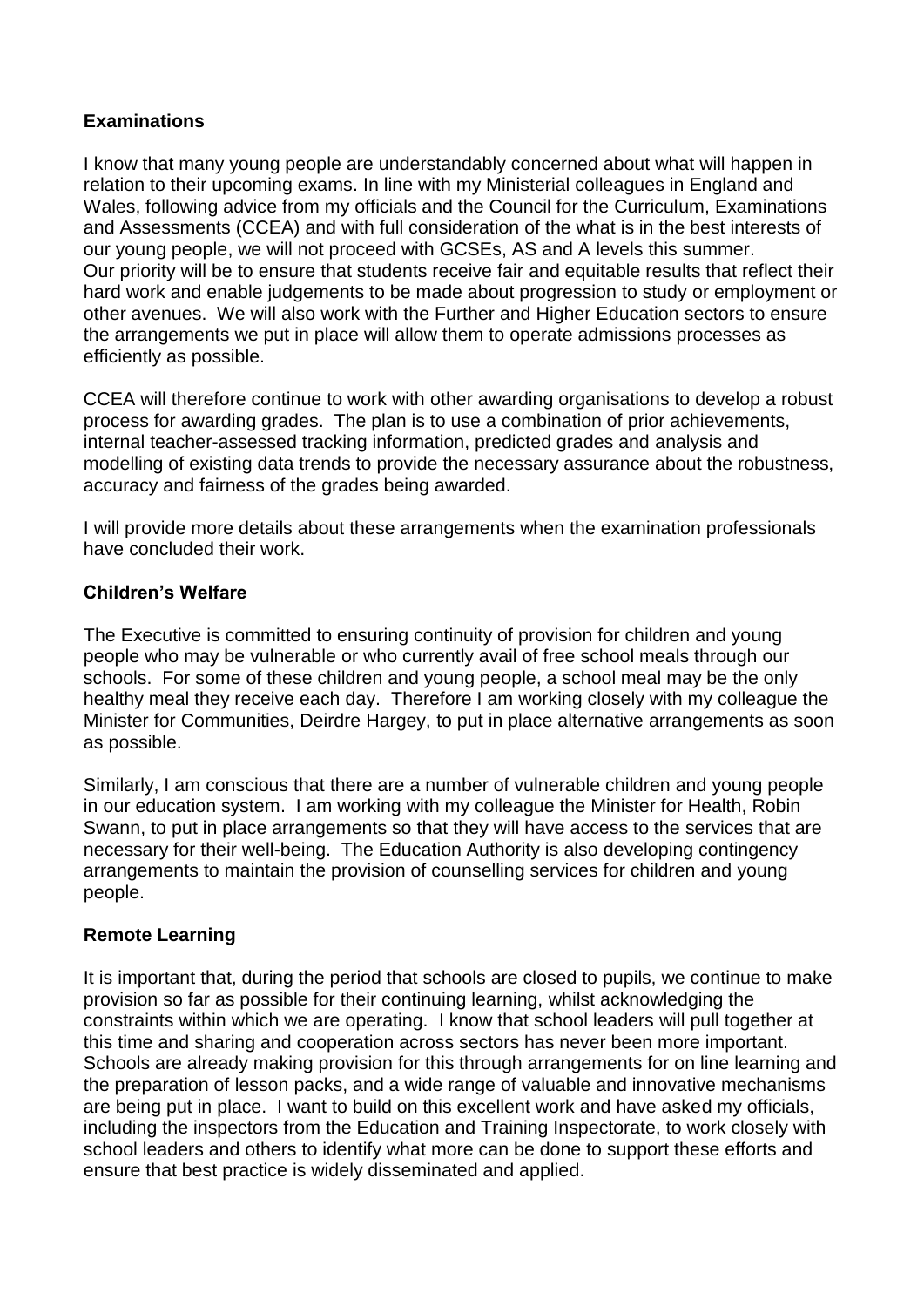## **Extended Schools Programme**

For staff involved in the Extended Schools programme, with schools being closed to pupils, many of these programmes are unlikely to take place in their current form. However, there may scope for schools to deliver different types of support where possible, taking into account staffing levels and the needs of the pupils and families in their communities.

## **3 rd Sector Organisations**

The Department funds a number of 3rd sector organisations who work closely with schools to progress and support children's learning. Many of them will be concerned about next year's budget (from April 2020 to March 2021). No budget decisions have yet been taken in respect of 2020/21. We will be in contact as soon as possible regarding budget allocations.

## **Provision for Key Workers**

The aim of closing schools to pupils was taken to reduce the number of children in schools to enhance the effectiveness of our response to the Covid-19 outbreak. However, during this time we need to continue to facilitate those children who are vulnerable, or those young people up to the end of Year 10 whose parents are critical to the Covid-19 response who would otherwise have no other option but to stay at home to ensure safe supervision of their children. Guidance on the vulnerable children will be provided. Key workers are those who are maintaining essential public services during the Covid-19 response. The definition of key worker will be flexible and dependant on the circumstance and requirements over the course of this critical period. There will be flexibility shown on the definition of key workers to ensure all those who need support receive it. The list is not prescriptive. However, to give some guidance the following outlines the broad categories of what would be defined as a key worker;

- **Health and Social Care**. This includes doctors, nurses, midwives, paramedics, social workers, home carers and staff required to maintain our health and social care sector.
- **Education and childcare**. This includes nursery and teaching staff, social workers and those specialist education professionals who will remain active during the Covid-19 response.
- **Public Safety and national security**. This includes civilians and officers in the police (including key contractors), Fire and Rescue Service, Prison Service and other national security roles.
- **Transport**. This will include those keeping air, water, road and rail transport modes operating during the Covid-19 response.
- **Utilities and Communication**. This includes staff needed for oil, gas, electricity and water (including sewage) and primary industry supplies to continue during the Covid-19 response, as well as key staff in telecommunications, post and delivery, services and waste disposal.
- **Food and other necessary goods**. This includes those involved in food production, processing, distribution and sale, as well as those essential to the provision of other key goods (e.g hygiene, medical etc).
- **Other workers essential to delivering key public services**
- **Key national and local government** including those administrative occupations essential to the effective delivery of the Covid-19 response.